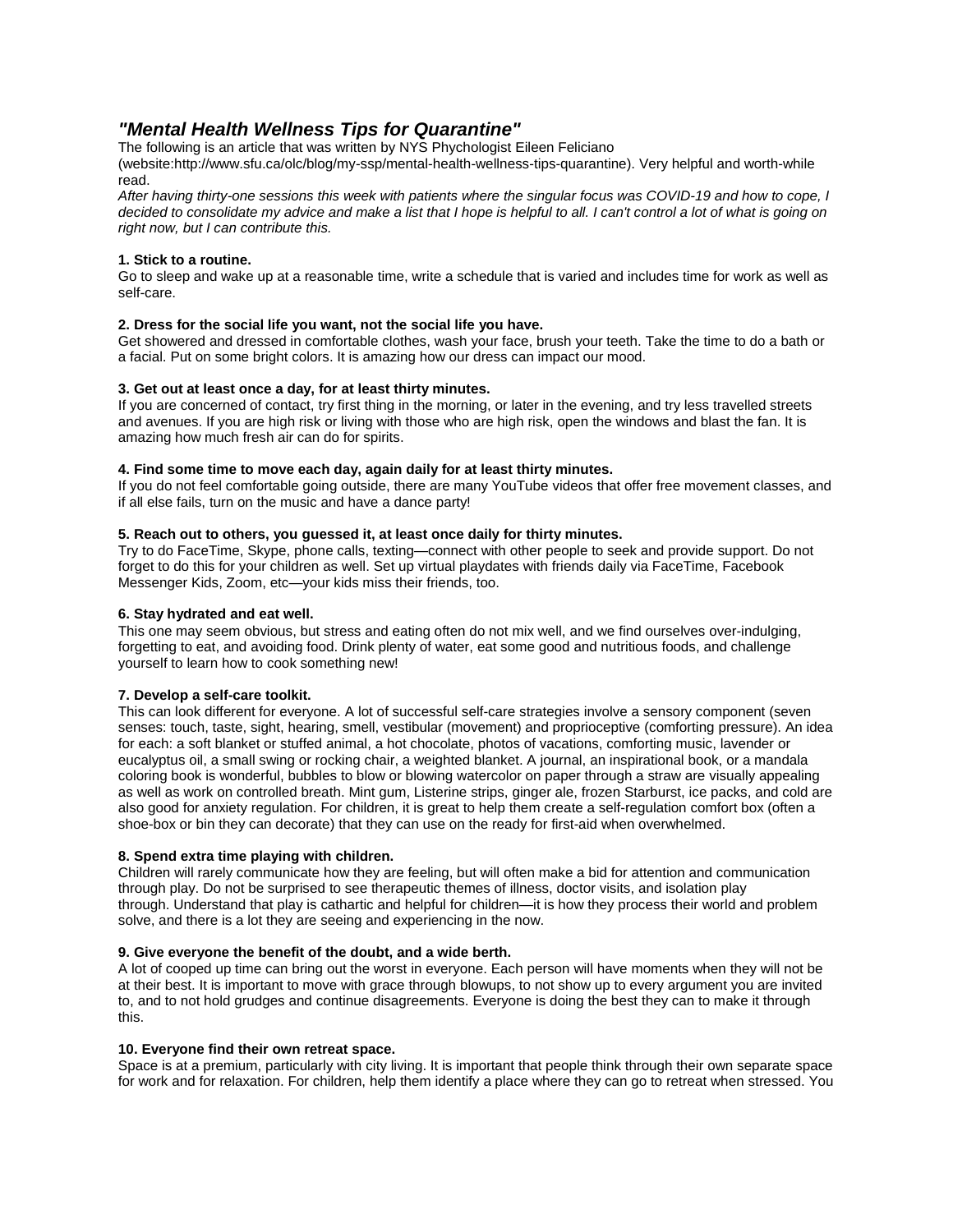can make this place cozy by using blankets, pillows, cushions, scarves, beanbags, tents, and "forts". It is good to know that even when we are on top of each other, we have our own special place to go to be alone.

#### **11. Expect behavioral issues in children, and respond gently.**

We are all struggling with disruption in routine, none more than children, who rely on routines constructed by others to make them feel safe and to know what comes next. Expect increased anxiety, worries and fears, nightmares, difficulty separating or sleeping, testing limits, and meltdowns. Do not introduce major behavioral plans or consequences at this time—hold stable and focus on emotional connection.

#### **12. Focus on safety and attachment.**

We are going to be living for a bit with the unprecedented demand of meeting all work deadlines, homeschooling children, running a sterile household, and making a whole lot of entertainment in confinement. We can get wrapped up in meeting expectations in all domains, but we must remember that these are scary and unpredictable times for children. Focus on strengthening the connection through time spent following their lead, through physical touch, through play, through therapeutic books, and via verbal reassurances that you will be there for them in this time.

## **13. Lower expectations and practice radical self-acceptance.**

This idea is connected with #12. We are doing too many things in this moment, under fear and stress. This does not make a formula for excellence. Instead, give yourself what psychologists call "radical self acceptance": accepting everything about yourself, your current situation, and your life without question, blame, or pushback. You cannot fail at this—there is no roadmap, no precedent for this, and we are all truly doing the best we can in an impossible situation.

#### **14. Limit social media and COVID conversation, especially around children.**

One can find tons of information on COVID-19 to consume, and it changes minute to minute. The information is often sensationalized, negatively skewed, and alarmist. Find a few trusted sources that you can check in with consistently, limit it to a few times a day, and set a time limit for yourself on how much you consume (again 30 minutes tops, 2-3 times daily). Keep news and alarming conversations out of earshot from children—they see and hear everything, and can become very frightened by what they hear.

#### **15. Notice the good in the world, the helpers.**

There is a lot of scary, negative, and overwhelming information to take in regarding this pandemic. There are also a ton of stories of people sacrificing, donating, and supporting one another in miraculous ways. It is important to counter-balance the heavy information with the hopeful information.

#### **16. Help others.**

Find ways, big and small, to give back to others. Support restaurants, offer to grocery shop, check in with elderly neighbors, write psychological wellness tips for others—helping others gives us a sense of agency when things seem out of control.

## **17. Find something you can control, and control the heck out of it.**

In moments of big uncertainty and overwhelm, control your little corner of the world. Organize your bookshelf, purge your closet, put together that furniture, group your toys. It helps to anchor and ground us when the bigger things are chaotic.

#### **18. Find a long-term project to dive into.**

Now is the time to learn how to play the keyboard, put together a huge jigsaw puzzle, start a 15 hour game of Risk, paint a picture, read the Harry Potter series, binge watch an 8-season show, crochet a blanket, solve a Rubix cube, or develop a new town in Animal Crossing. Find something that will keep you busy, distracted, and engaged to take breaks from what is going on in the outside world.

#### **19. Engage in repetitive movements and left-right movements.**

Research has shown that repetitive movement (knitting, coloring, painting, clay sculpting, jump roping etc) especially left-right movement (running, drumming, skating, hopping) can be effective at self-soothing and maintaining self-regulation in moments of distress.

#### **20. Find an expressive art and go for it.**

Our emotional brain is very receptive to the creative arts, and it is a direct portal for release of feeling. Find something that is creative (sculpting, drawing, dancing, music, singing, playing) and give it your all. See how relieved you can feel. It is a very effective way of helping kids to emote and communicate as well!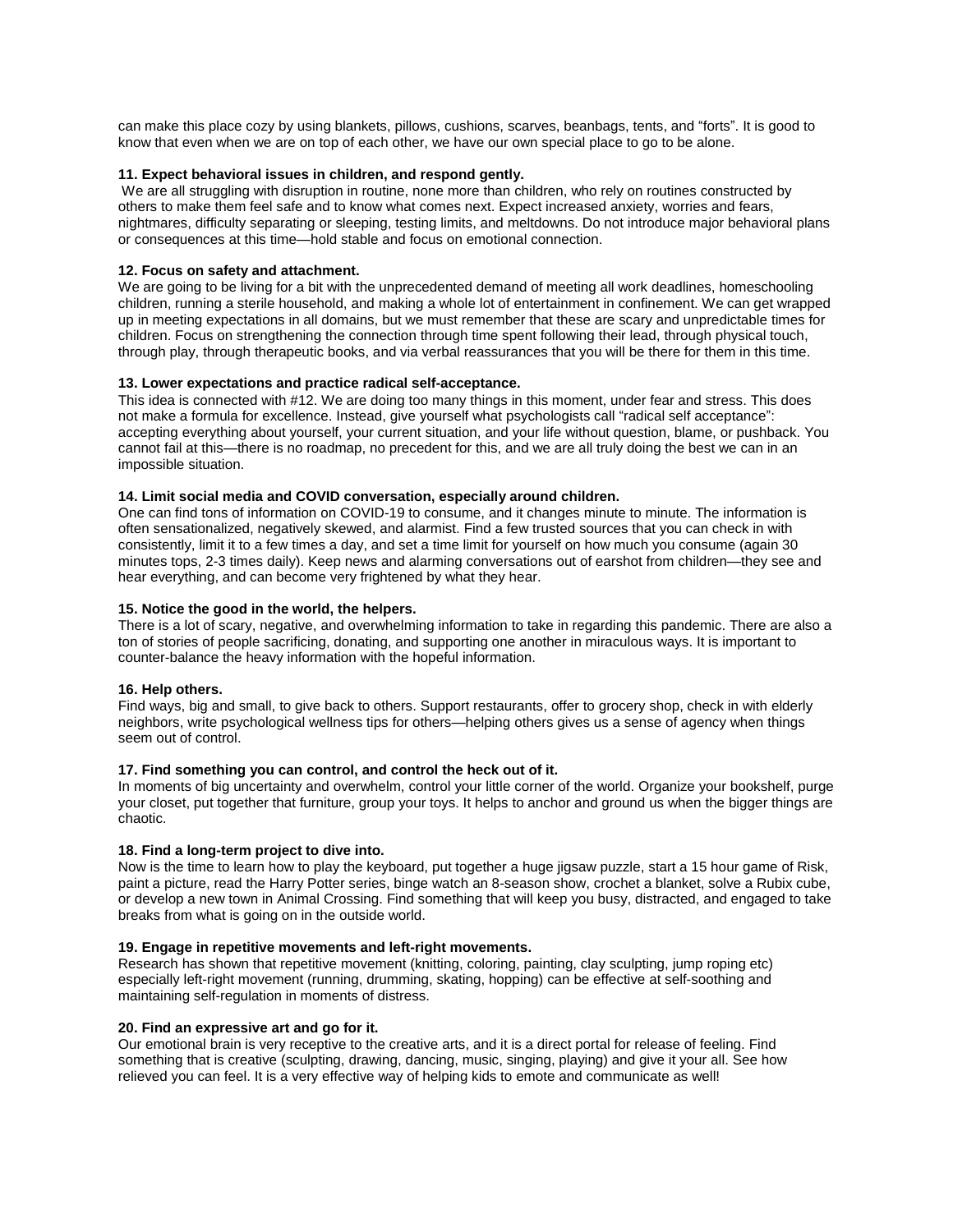#### **21. Find lightness and humor in each day.**

There is a lot to be worried about, and with good reason. Counterbalance this heaviness with something funny each day: cat videos on YouTube, a stand-up show on Netflix, a funny movie—we all need a little comedic relief in our day, every day.

## **22. Reach out for help—your team is there for you.**

If you have a therapist or psychiatrist, they are available to you, even at a distance. Keep up your medications and your therapy sessions the best you can. If you are having difficulty coping, seek out help for the first time. There are mental health people on the ready to help you through this crisis. Your children's teachers and related service providers will do anything within their power to help, especially for those parents tasked with the difficult task of being a whole treatment team to their child with special challenges. Seek support groups of fellow home-schoolers, parents, and neighbors to feel connected. There is help and support out there, any time of the day—although we are physically distant, we can always connect virtually.

#### **23. "Chunk" your quarantine, take it moment by moment.**

We have no road map for this. We don't know what this will look like in 1 day, 1 week, or 1 month from now. Often, when I work with patients who have anxiety around overwhelming issues, I suggest that they engage in a strategy called "chunking"—focusing on whatever bite-sized piece of a challenge that feels manageable. Whether that be 5 minutes, a day, or a week at a time—find what feels doable for you, and set a time stamp for how far ahead in the future you will let yourself worry. Take each chunk one at a time, and move through stress in pieces.

#### **24. Remind yourself daily that this is temporary.**

It seems in the midst of this quarantine that it will never end. It is terrifying to think of the road stretching ahead of us. Please take time to remind yourself that although this is very scary and difficult, and will go on for an undetermined amount of time, it is a season of life and it will pass. We will return to feeling free, safe, busy, and connected in the days ahead.

#### **25. Find the lesson.**

This whole crisis can seem sad, senseless, and at times, avoidable. When psychologists work with trauma, a key feature to helping someone work through said trauma is to help them find their agency, the potential positive outcomes they can effect, the meaning and construction that can come out of destruction. What can each of us learn here, in big and small ways, from this crisis? What needs to change in ourselves, our homes, our communities, our nation, and our world?